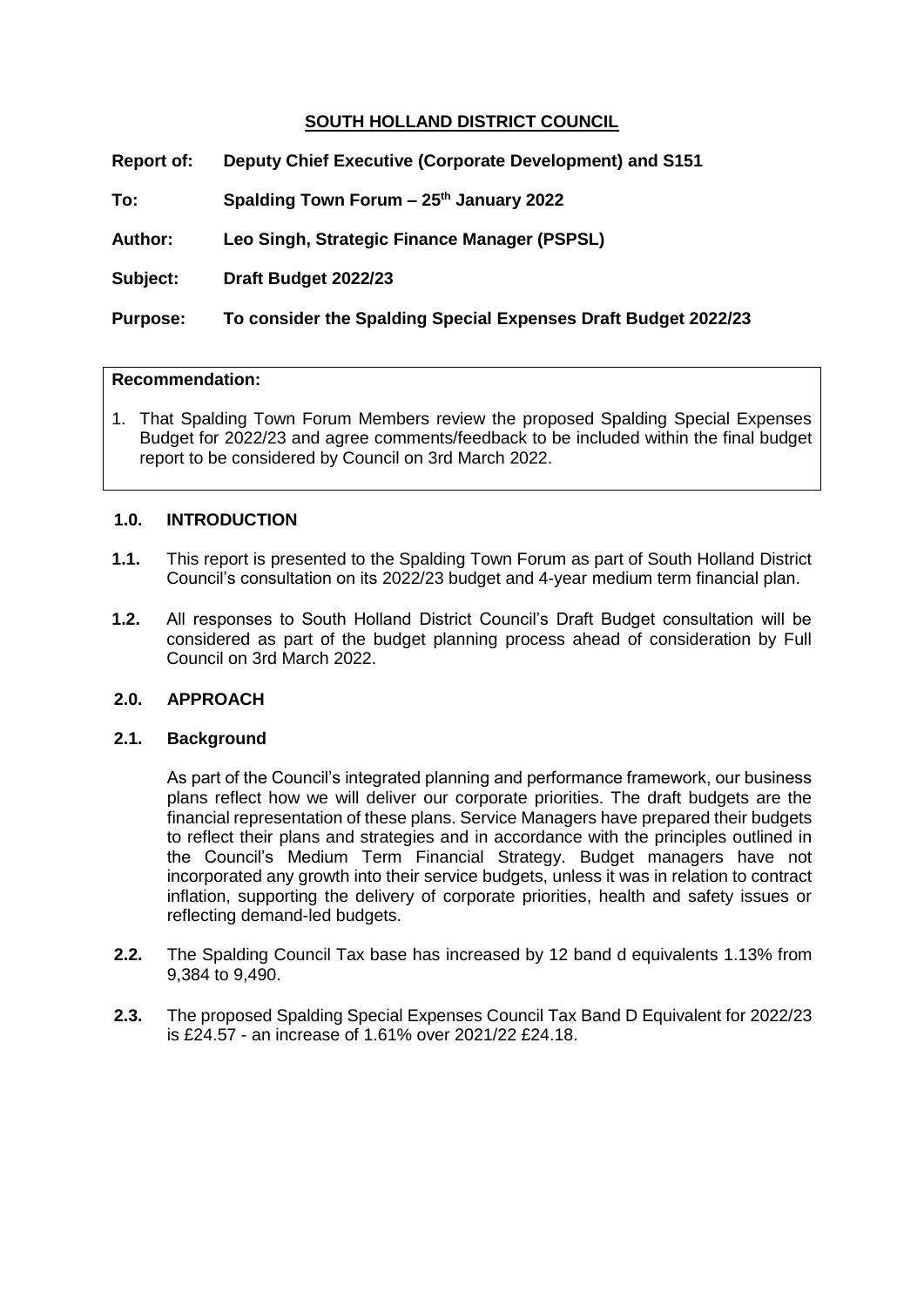## **3.0. SPALDING SPECIAL EXPENSES DRAFT ESTIMATES 2022/23**

**3.1.** The draft Spalding Special Expenses Budget for 2022/23 is presented as Appendix A. The proposed budget for 2022/23 is £233,130, an increase of 2.75% over the 2021/22 Budget £226,900.

## **3.2. Employees**

The employee related costs for the whole Spalding Special Account increase by £4.25k and takes account of incremental pay progression and a forecast national pay award up to 2%. This category also includes agency staff costs.

## **3.3. Premises**

This category includes building maintenance and repairs, utilities, insurance and Grounds maintenances. The budget for gas and electricity have been increased by 30% for 2022/23 In line with increases applied across the council.

## **3.4. Supplies and Services**

Part of this budget, £6,350, has been re-allocated from Professional fees to Employee costs where it is more appropriate to pay for Agency staff costs to support garden operations.

#### **3.5. Transfer payments**

This budget remains as per previous year as follows:-

- Voluntary Car Scheme £8,500.
- Maintenance of churchyard St Mary and St Nicholas Parish Church £750.
- Chairman's Contingency £750.

#### **3.6. Support Services**

Support Service recharges remain unchanged and are estimate of support provided by Finance, Democratic Services and Asset Management.

## **3.7. Spalding Cemetery**

The Budget for income has not been increased and remains unchanged, Employee cost recharged to the service have increased by £1,520 to £38,620 to reflect pay increases and Utilities have been increased by 30%, which is in line with other council budgets.

|                                | 2021/22<br><b>Estimate</b> | 2022/23<br><b>Estimate</b> | Variance |
|--------------------------------|----------------------------|----------------------------|----------|
| <b>Employees</b>               | 37,100                     | 38,620                     | 1,520    |
| Premises                       | 25,900                     | 26,170                     | 270      |
| <b>Supplies &amp; Services</b> | 300                        | 300                        | 0        |
| <b>Support Services</b>        | 2,700                      | 2,700                      | 0        |
| Income                         | (25, 200)                  | (25, 200)                  | 0        |
|                                | 40,800                     | 42,590                     | 1,790    |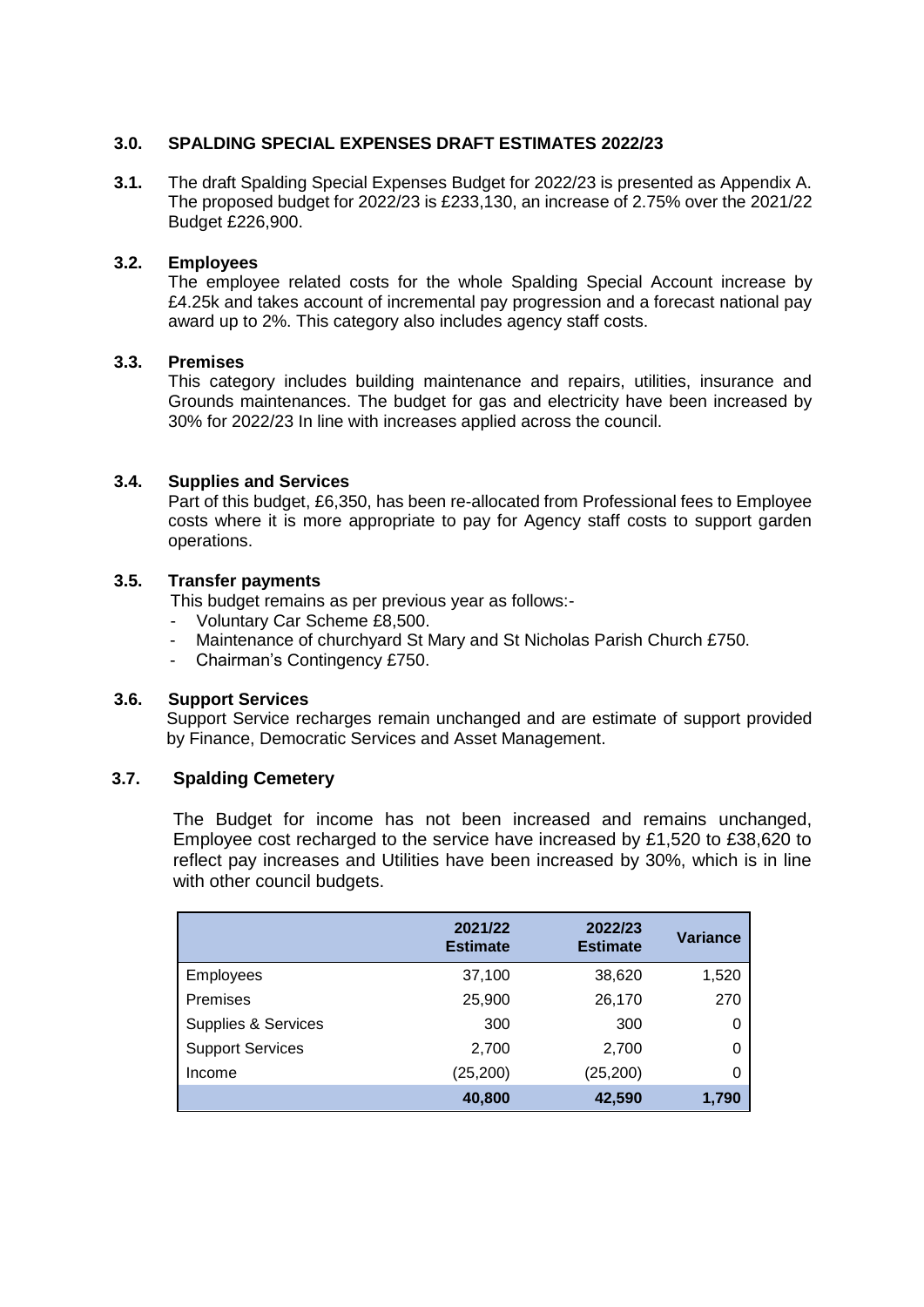## **3.8. Spalding Allotments**

The Budget for income has not been increased and remains unchanged, Employee cost recharged to the service have increased by £200 to £900 to reflect pay increases.

|                         | 2021/22<br><b>Estimate</b> | <b>2022/23 Estimate</b> | <b>Variance</b> |
|-------------------------|----------------------------|-------------------------|-----------------|
| Employees               | 700                        | 900                     | 200             |
| Premises                | 6,500                      | 6,500                   | 0               |
| <b>Support Services</b> | 1,300                      | 1,300                   |                 |
| Income                  | (4, 400)                   | (4, 400)                |                 |
|                         | 4,100                      | 4,300                   | 200             |

## **3.9. Ayscoughfee Gardens**

.

The Budget for income has not been increased and remains unchanged, Employee cost recharged to the service have increased by £1,350 to £34,850 to reflect pay increases and Premises Costs increased by £240, Utilities have been increased by 30%, which is in line with other council budgets.

|                         | 2021/22<br><b>Estimate</b> | <b>2022/23 Estimate</b> | <b>Variance</b> |
|-------------------------|----------------------------|-------------------------|-----------------|
| <b>Employees</b>        | 33,500                     | 34,850                  | 1,350           |
| Premises                | 7,700                      | 7,940                   | 240             |
| Supplies & Services     | 7,200                      | 7,200                   | 0               |
| <b>Support Services</b> | 1,400                      | 1,400                   | 0               |
| Income                  | (7,000)                    | (7,000)                 | 0               |
|                         | 42,800                     | 44,390                  | 1,590           |

## **3.10. Haley Stewart Playing**

The Budget for income has not been increased and remains unchanged, Employee cost recharged to the service have increased by £100 to £1,100 to reflect pay increases and Premises Costs increased by £1,050, Utilities have been increased by 30%, which is in line with other council budgets.

|                         | 2021/22<br><b>Estimate</b> | <b>2022/23 Estimate</b> | Variance |
|-------------------------|----------------------------|-------------------------|----------|
| <b>Employees</b>        | 1,000                      | 1,100                   | 100      |
| Premises                | 38,400                     | 39,450                  | 1,050    |
| Supplies & Services     | 300                        | 300                     | 0        |
| <b>Support Services</b> | 2,300                      | 2,300                   | 0        |
| Income                  | (6,900)                    | (6,900)                 | 0        |
|                         | 35,100                     | 36,250                  | 1,150    |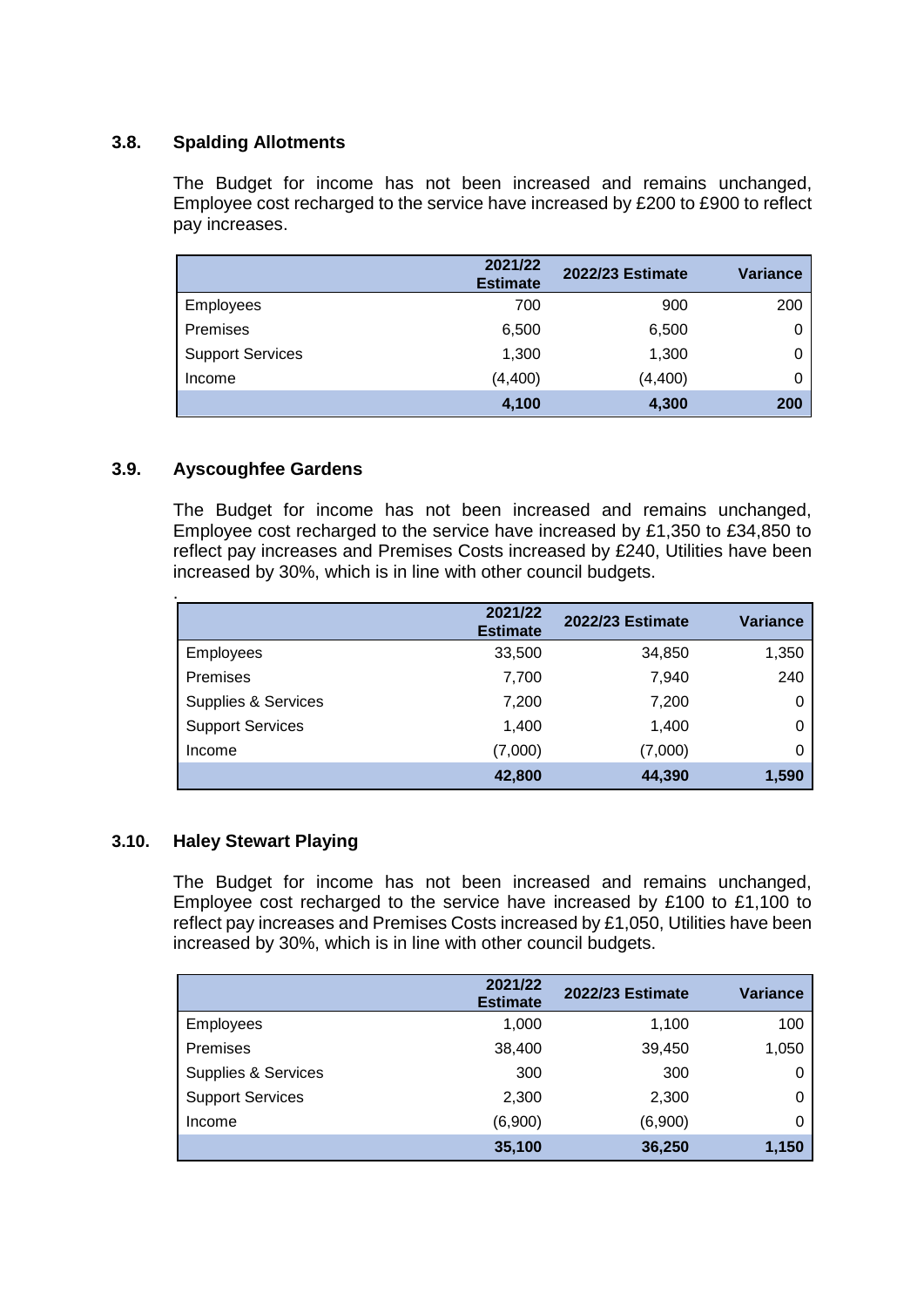## **3.11. Monkshouse Playing Fields**

The Budget for income has not been increased and remains unchanged, Employee cost recharged to the service have increased by £60 to £460 to reflect pay increases and Premises Costs increased by £330, Utilities have been increased by 30%, which is in line with other council budgets.

|                         | <b>2021/22 Estimate</b> | <b>2022/23 Estimate</b> | <b>Variance</b> |
|-------------------------|-------------------------|-------------------------|-----------------|
| Employees               | 400                     | 460                     | 60              |
| Premises                | 26,600                  | 26,930                  | 330             |
| Supplies & Services     | 200                     | 200                     | 0               |
| <b>Support Services</b> | 2,300                   | 2,300                   | 0               |
| Income                  | (1,500)                 | (1,500)                 | 0               |
|                         | 28,000                  | 28,390                  | 390             |

## **3.12. Christmas Decorations**

The Premises Costs increased by £90, Utilities have been increased by 30%, which is in line with other council budgets

|                     | 2021/22<br><b>Estimate</b> | <b>2022/23 Estimate</b> | <b>Variance</b> |
|---------------------|----------------------------|-------------------------|-----------------|
| Premises            | 300                        | 390                     | 90              |
| Supplies & Services | 7.600                      | 7,600                   |                 |
|                     | 7,900                      | 7,990                   | 90              |

## **3.13. Spalding Special Recreation**

The Employee cost recharged to the service have increased by £270 to £870 to reflect pay increases.

|                                | 2021/22<br><b>Estimate</b> | <b>2022/23 Estimate</b> | Variance |
|--------------------------------|----------------------------|-------------------------|----------|
| Employees                      | 600                        | 870                     | 270      |
| Premises                       | 40,800                     | 40,800                  |          |
| <b>Supplies &amp; Services</b> | 300                        | 300                     |          |
| <b>Transfer Payments</b>       | 800                        | 800                     |          |
|                                | 42,500                     | 42,770                  | 270      |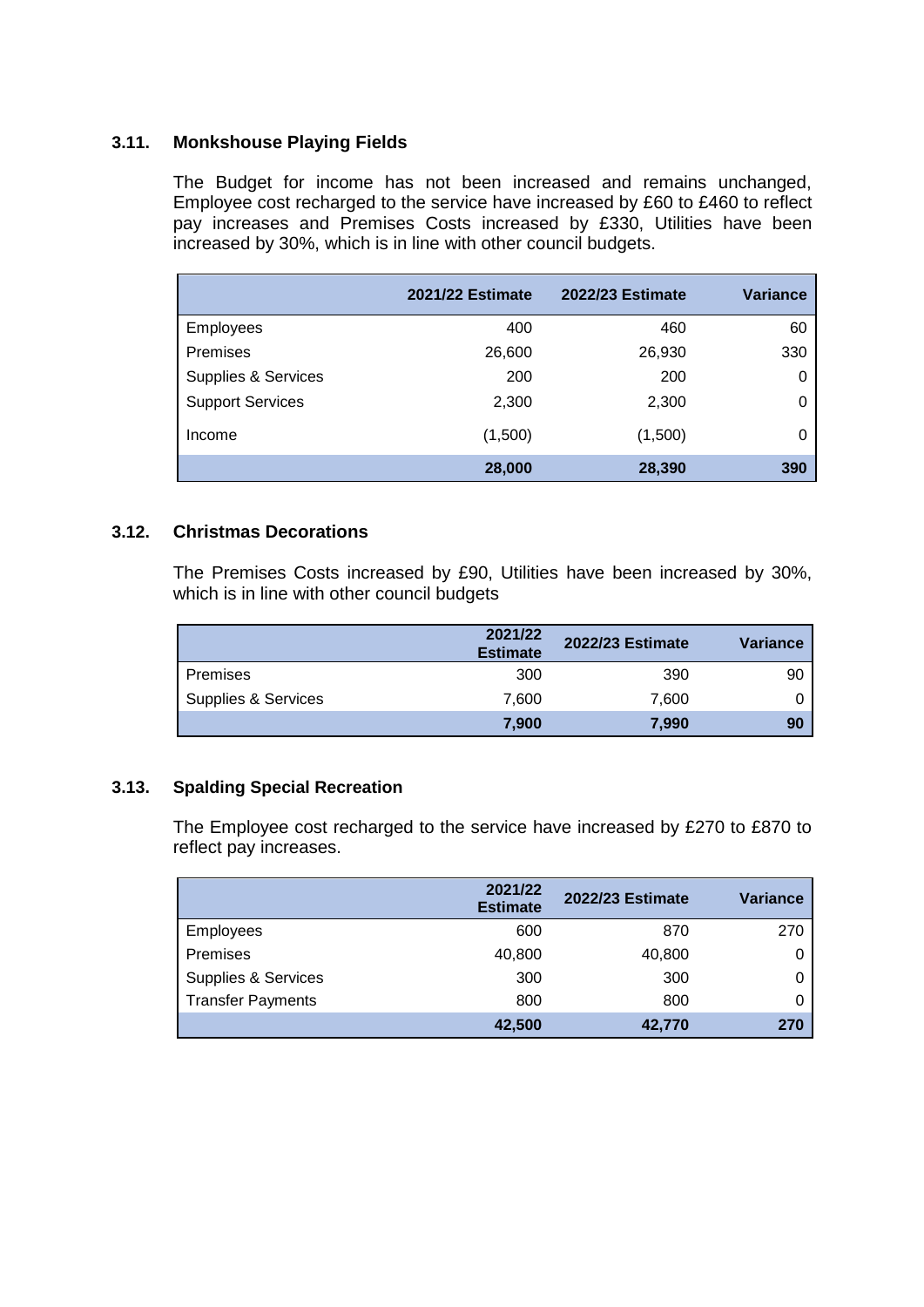## **3.14. Contributions**

The Employee cost recharged to the service have increased by £750 to £9,450 to reflect pay increases.

|                          | 2021/22<br><b>Estimate</b> | <b>2022/23 Estimate</b> | Variance |
|--------------------------|----------------------------|-------------------------|----------|
| Employees                | 8,700                      | 9,450                   | 750      |
| Supplies & Services      | 7,700                      | 7,700                   |          |
| <b>Transfer Payments</b> | 9,300                      | 9,300                   |          |
|                          | 25,700                     | 26,450                  | 750      |

## **4.0 FOUR YEAR PLAN (see Appendix B)**

Appendix B sets out the draft 4-year financial plan. The draft plan takes into account any additional costs, efficiencies or charges that may have an impact on the Spalding Special Expenses Account from 2022/23 to 2025/26. Employee costs have been estimated to increase each year. Premises costs are reviewed for grounds maintenance each year to reflect previous year actuals. No provision has been made to increase income over this period.

## **5.0 RESERVES**

The Budget assumes no use of reserves; however, it may be necessary to fund unexpected events or emergency expenditure as part of in-year monitoring and reporting. In 2021/22 a contribution from reserves of £26,000 was approved by Council in July 2021 to fund phase 1 & 2 of works at Spalding Cemetery, Phase 3 will be funded from capital programme.

## **7.0 TIMETABLE**

The final Budget Setting and Council Tax report is scheduled to go to Full Council on 3rd March 2022.

## **8.0 RISK**

- **8.1** The Council must set a budget, which is a realistic statement of its estimated income and expenditure for the coming year based upon information currently available to it. It has a duty to take into account the demand for its services, and the effect upon council tax payers of meeting those demands at varying levels of services.
- **8.2** A risk assessment has been undertaken regarding major items of income and expenditure, which may adversely affect the Council's budget position.

## **9.0 OPTIONS**

**9.1** To review the 2022/23 draft estimates and provide consultation feedback to be included in the final report presented to Council on 3rd March 2022.

**\_\_\_\_\_\_\_\_\_\_\_\_\_\_\_\_\_\_\_\_\_\_\_\_\_\_\_\_\_\_\_\_\_\_\_\_\_\_\_\_\_\_\_\_\_\_\_\_\_\_\_\_\_\_\_\_\_\_\_\_\_\_\_\_\_\_\_\_\_**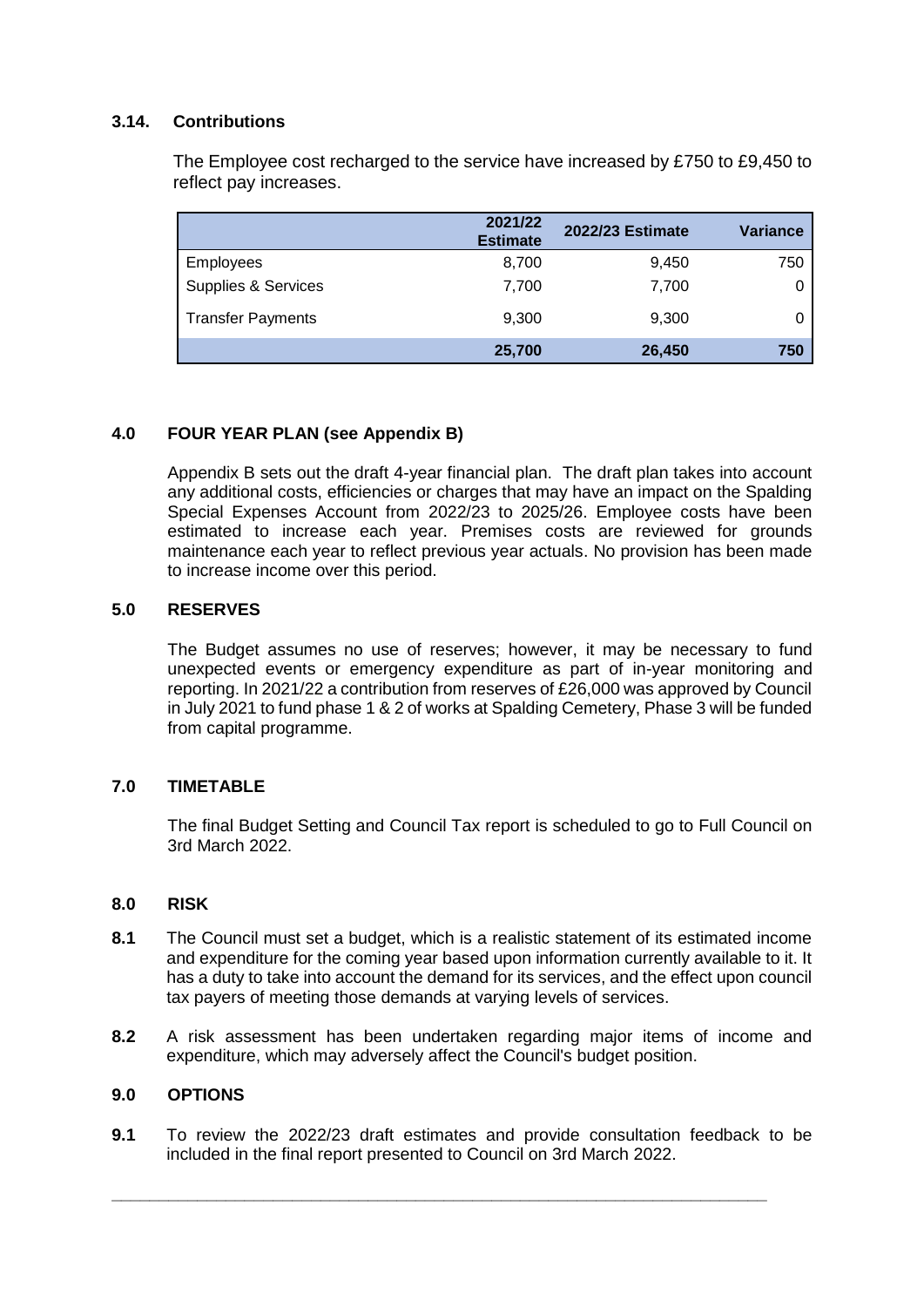## **Lead Contact Officer**

| Name and Post:<br><b>Telephone Number</b><br>Email: | Leo Singh - Strategic Finance Manager - PSPSL<br>01775 764681<br>leo.singh@pspsl.co.uk |
|-----------------------------------------------------|----------------------------------------------------------------------------------------|
| <b>Key Decision:</b>                                | No                                                                                     |
| <b>Exempt Decision:</b>                             | No                                                                                     |

**\_\_\_\_\_\_\_\_\_\_\_\_\_\_\_\_\_\_\_\_\_\_\_\_\_\_\_\_\_\_\_\_\_\_\_\_\_\_\_\_\_\_\_\_\_\_\_\_\_\_\_\_\_\_\_\_\_\_\_\_\_\_\_\_\_\_\_\_\_\_**

## **This report refers to a Mandatory Service**

## **Appendices attached to this report:**

Appendix A - Spalding Special Expenses Proposed Budget for 2022/23 Appendix B - Four-Year Forecast Spalding Special Expenses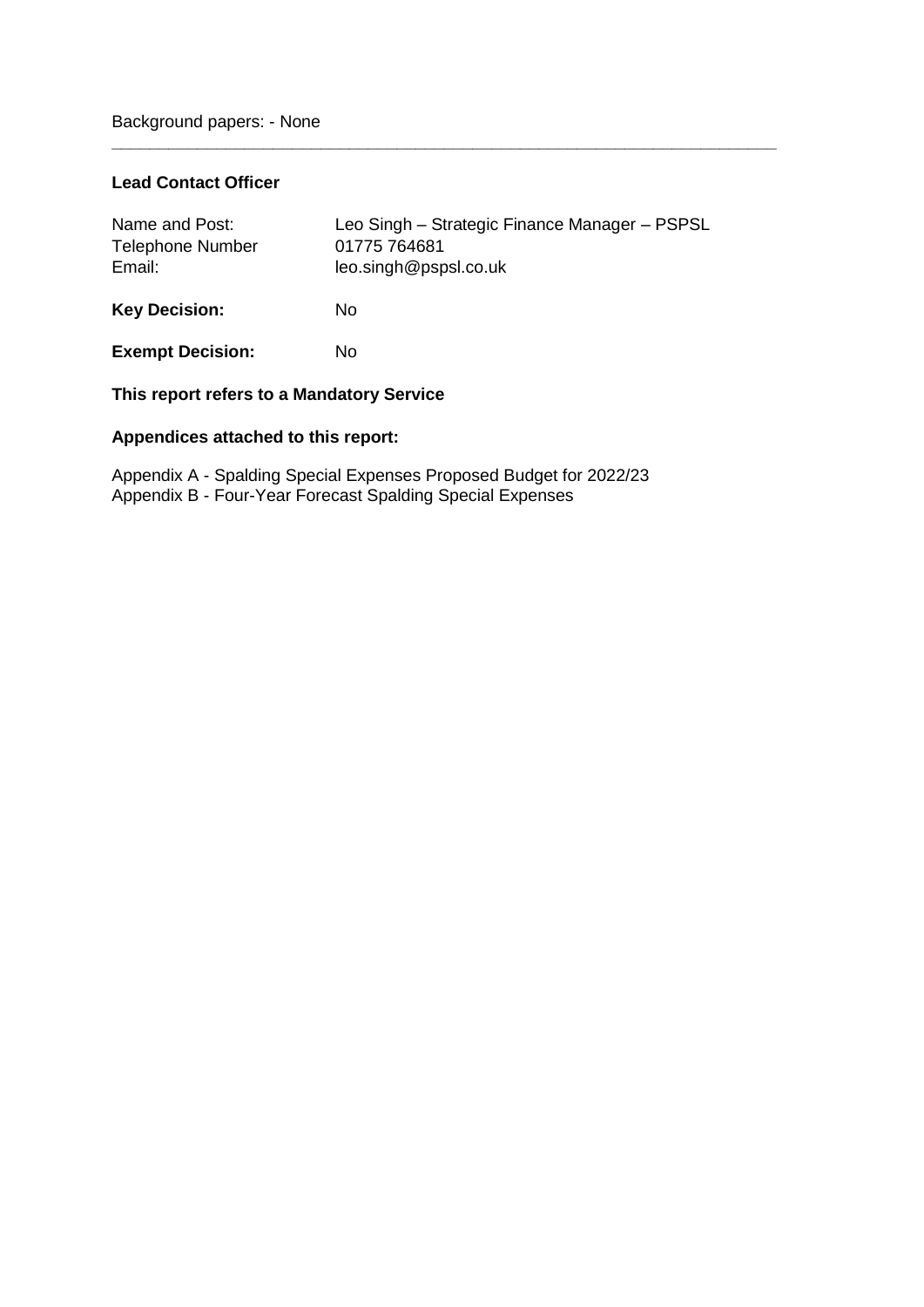# **APPENDIX A - Spalding Special Expenses Proposed Budget for 2022/23**

|                                                    |                                | 2021/22         | 2022/23         |                 |
|----------------------------------------------------|--------------------------------|-----------------|-----------------|-----------------|
| <b>Cost Centre Name</b>                            | <b>Subjective</b>              | <b>Estimate</b> | <b>Estimate</b> | <b>Variance</b> |
| <b>Allotments</b>                                  | Employees                      | 700             | 900             | 200             |
|                                                    | Premises                       | 6,500           | 6,500           | 0               |
|                                                    | <b>Support Services</b>        | 1,300           | 1,300           | 0               |
|                                                    | Income                         | (4,400)         | (4,400)         | 0               |
| <b>Allotments Total</b>                            |                                | 4,100           | 4,300           | 200             |
| <b>Ayscoughfee Gardens</b>                         | Employees                      | 33,500          | 34,850          | 1,520           |
|                                                    | Premises                       | 7,700           | 7,940           | 240             |
|                                                    | <b>Supplies &amp; Services</b> | 7,200           | 7,200           | 0               |
|                                                    | <b>Support Services</b>        | 1,400           | 1,400           | 0               |
|                                                    | Income                         | (7,000)         | (7,000)         | $\Omega$        |
| <b>Ayscoughfee Gardens Total</b>                   |                                | 42,800          | 44,390          | 1,590           |
| <b>Cemeteries</b>                                  | Employees                      | 37,100          | 38,620          | 1,520           |
|                                                    | Premises                       | 25,900          | 26,170          | 270             |
|                                                    | <b>Supplies &amp; Services</b> | 300             | 300             | 0               |
|                                                    | <b>Support Services</b>        | 2,700           | 2,700           | 0               |
|                                                    | Income                         | (25, 200)       | (25, 200)       | $\Omega$        |
| <b>Cemeteries Total</b>                            |                                | 40,800          | 42,590          | 1,790           |
| <b>Christmas Decorations</b>                       | Premises                       | 300             | 390             | 90              |
|                                                    | <b>Supplies &amp; Services</b> | 7,600           | 7,600           | 0               |
| <b>Christmas Decorations Total</b>                 |                                | 7,900           | 7,990           | 90              |
| <b>Halley Stewart</b>                              | Employees                      | 1,000           | 1,100           | 100             |
|                                                    | Premises                       | 38,400          | 39,450          | 1,050           |
|                                                    | Supplies & Services            | 300             | 300             | 0               |
|                                                    | <b>Support Services</b>        | 2,300           | 2,300           | 0               |
|                                                    | Income                         | (6,900)         | (6,900)         | 0               |
| <b>Halley Stewart Total</b>                        |                                | 35,100          | 36,250          | 1,150           |
| <b>Monkshouse Lane</b>                             | Employees                      | 400             | 460             | 60              |
|                                                    | Premises                       | 26,600          | 26,930          | 330             |
|                                                    | <b>Supplies &amp; Services</b> | 200             | 200             | 0               |
|                                                    | <b>Support Services</b>        | 2,300           | 2,300           | 0               |
|                                                    | Income                         | (1,500)         | (1,500)         | 0               |
| <b>Monkshouse Lane Total</b>                       |                                | 28,000          | 28,390          | 390             |
| <b>Spalding Special</b>                            |                                |                 |                 |                 |
| <b>Contributions</b>                               | Employees                      | 8,700           | 9,450           | 0               |
|                                                    | Supplies & Services            | 7,700           | 7,700           | 0               |
|                                                    | <b>Transfer Payments</b>       | 9,300           | 9,300           | 0               |
| <b>Spalding Special</b>                            |                                | 25,700          | 26,450          | 70              |
| <b>Contributions Total</b>                         |                                |                 |                 |                 |
| <b>Spalding Special Recreation</b>                 | Employees                      | 600             | 670             | 270             |
|                                                    | Premises                       | 40,800          | 40,800          | 0               |
|                                                    | Supplies & Services            | 300             | 300             | 0               |
|                                                    | <b>Transfer Payments</b>       | 800             | 800             | 0               |
| <b>Spalding Special Recreation</b><br><b>Total</b> |                                | 43,500          | 42,770          | 270             |
| <b>Net cost of services</b>                        |                                | 226,900         | 233,100         | 6,230           |